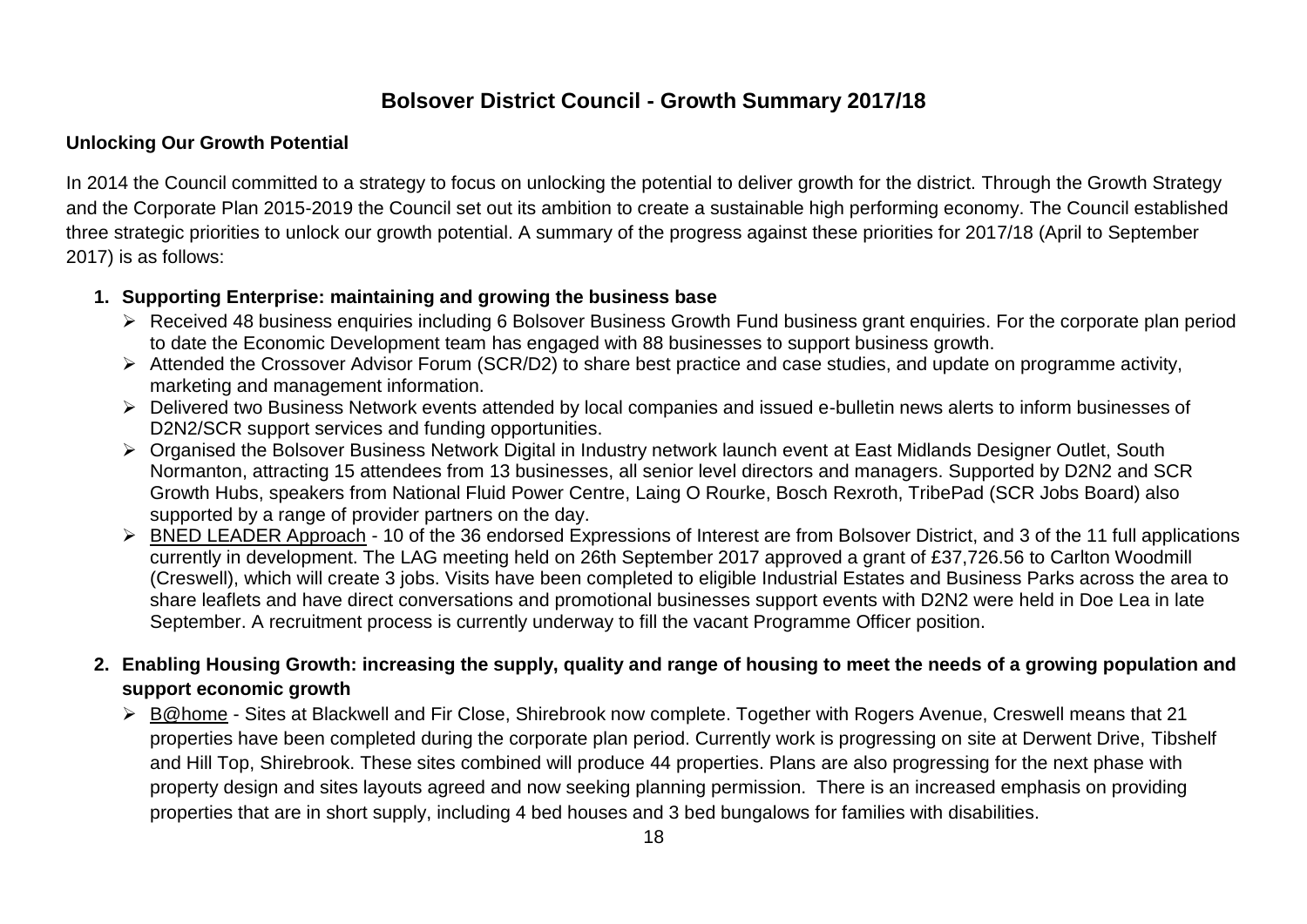- Bolsover North submitted by DCC as a Housing Infrastructure Fund bid as part of a wider HS2 bid at the end of September. Will have feed back from Government by end of this year.
- ▶ Bolsover East submitted to government as a Marginal Viability bid from BDC for accelerating highway infrastructure costs of circa £1.3m with Keepmoat as house builder of 212 units on Mooracre Lane, Bolsover. Will have feedback from government by end of the year.
- $\triangleright$  Empty homes programme All owners of the residential empty properties have now been contacted and offered help and support to bring back in to economical use. Those properties that the owner has not responded to have been highlighted and the worse of these properties will be targeted for the first tranche of enforcement action.
- Station Hotel, Creswell work has begun to convert in to general needs social housing. Work has also begun on converting an empty property in Creswell for general needs accommodation. The six properties in Carr Vale have been completed and all are now tenanted. Creswell Miners Welfare is with the purchaser's legal team to process. This unit will then be converted in to general needs social accommodation.
- $\triangleright$  Executive has agreed to the purchase of 13 properties (Shirebrook) from Keepmoat as part of the S106 agreement for the site. Housing Strategy are exploring other opportunities on other sites with Keepmoat to purchase further properties on other sites across the district. Rippon homes site (South Normanton) is progressing through the planning process and this will be monitored. A report on this site when/if it comes forward will be produced. Planning applications are up to date with the affordable requirement and sites have been put forward for the Housing Infrastructure Fund bid.
- $\triangleright$  The next Developers Forum is being held on the 18th October 2017 at the Post Mill South Normanton with a focus on modular build. A development control meeting is being held afterwards by Planning to further engage with landowners and developers.
- ▶ Dragonfly (Joint Venture) Investment and Ioan secured. Awaiting the outcome from planning on Meadow Lane, South Normanton and Park Lane, Pinxton. Compulsory Purchase Order (CPO) for a section of unregistered land is currently being undertaken on the Rood Lane, Clowne site. A viability assessment is being undertaken on the old Bolsover Depot and a parcel of the Town council's land in Bolsover. Conversations have taken place with the HCA about Dragonfly developing HCA sites on deferred payment terms, if this can be achieved it could open up significant development opportunities within the district. Early indications are that they are be willing to discuss and are comfortable in principle with the idea.
- ▶ OPE A One Public Estate Project is currently being worked up for the Shirebrook, which could see public sector partners within Shirebook work in a more collaborative and integrated way. The vision is to create a holistic customer focused hub which will improve services, enhance community cohesion and enable services to collocate and potentially provide a seamless integrated health and social care pathway through co delivery of services. Partners include, a DCC library, Public Health, Doctors surgery, Pharmacy, Adult Education Centre and community facility.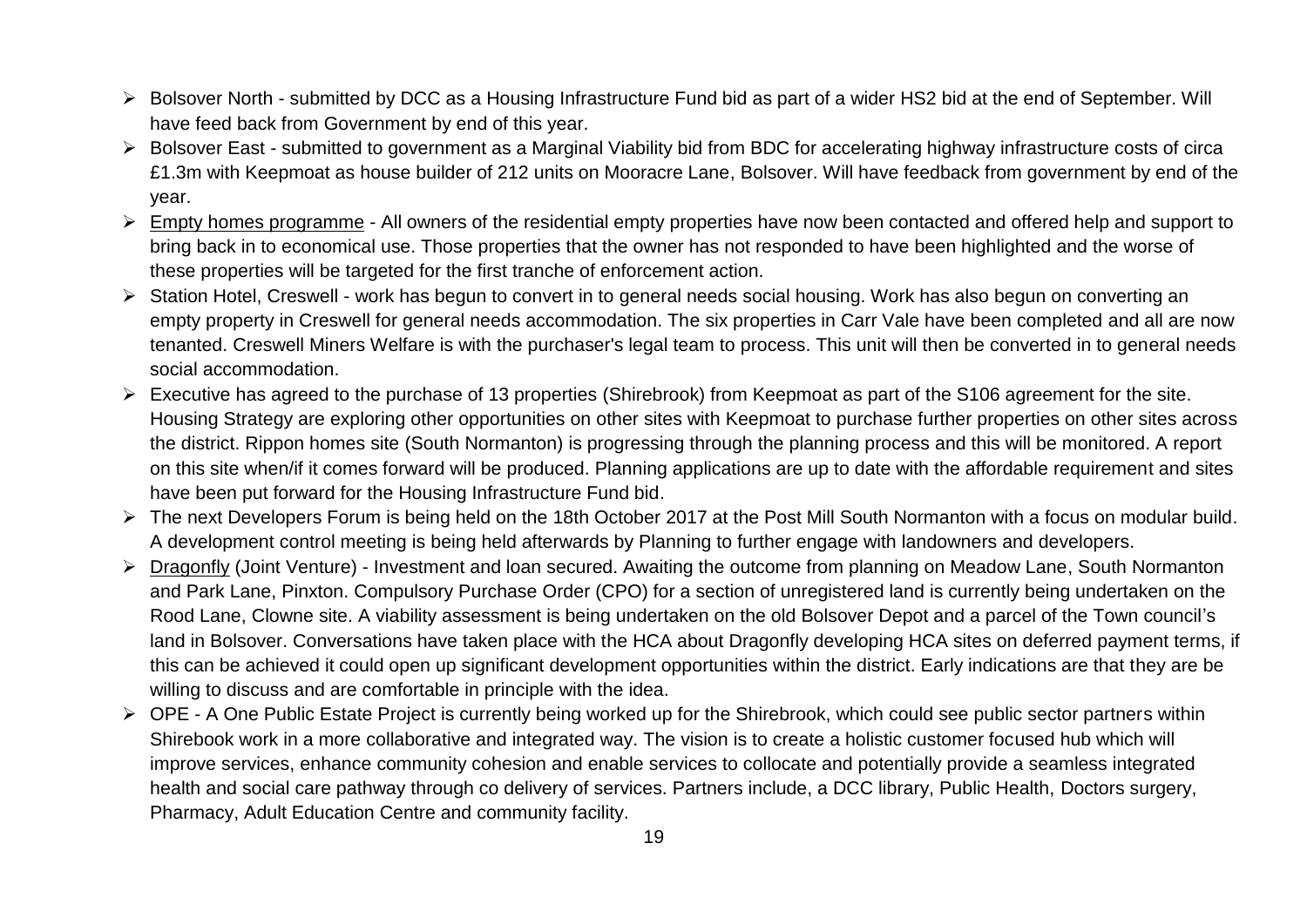## **3. Unlocking Development Potential: unlocking the capacity of major employment sites**

- Coalite air quality monitoring report produced by Bolsover Land Limited , Enviroment Agency and Public Health England in process of review in order to provide feedback ; D2N2 £5.8m budget for remediation spent on time and within budget. Discussions taking place regarding the next phase of development and a draft design framework has been issued by the landowner, currently with officers as part of consultation.
- Markham Vale On Plot 14, Ferdinand Bilstein are close to completing the fit-out of their advanced-logistics centre ready to be fully operational within the next few weeks. On Plot 15, Gist have just taken possession of their warehouse and storage facility following construction completion by Derbyshire based GF Tomlinson. Gist have already started their fit out phase and plan to have the 90,760 sq.ft building fully operational early next year.
- Great Bear have also recently taken possession of their 480,000 sq. ft distribution centre on Plot 13 following construction completion by Bowmer and Kirkland - another Derbyshire based building company. This will be the 2nd large building that Great Bear have acquired on Markham Vale.
- ▶ Council owned assets The Tangent phase 2 workshop new build project is underway, the structural frame has been erected and project is on track to complete in December 2017. Marketing information has been produced and the property has been laced with the BB&J, the Council's procured external agent.
- Pleasley Vale security/concierge contract Work stated on site on 20th September and due to complete mid December 2017, £40k per annum revenue saving will be secured with additional income from letting the former security lodge and from meeting room lettings.

The following is a more detailed breakdown of some of the performance measures against our Growth priorities.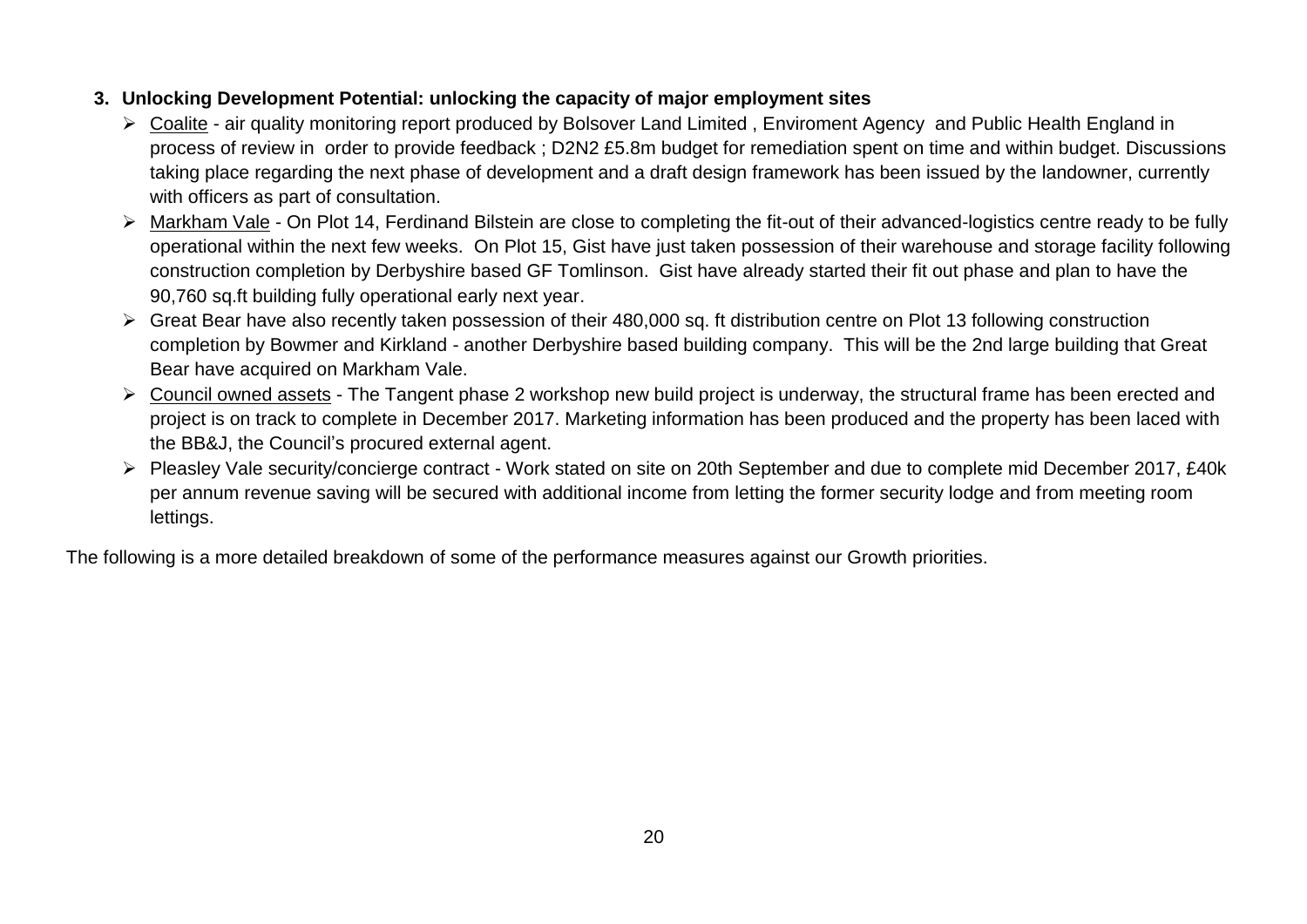# **BDC Growth PI Summary (2017-18 – Mid Year Position)**

| 2016/17 Out-   | <b>Description</b>                                  | 2017/18         | 17/18    | <b>Status</b> | 18/19         |
|----------------|-----------------------------------------------------|-----------------|----------|---------------|---------------|
| turn           |                                                     | Half year       | Target   |               | <b>Target</b> |
|                |                                                     | position        |          |               |               |
| £520,315       | Major Planning fees received                        | £314,163        |          |               |               |
| £151,869       | Minor Planning fees received                        | £66,440         | £325,000 |               | £325,000      |
| £672,184       | <b>Combined Minor and Major Planning fees</b>       | £380,603        |          |               |               |
| 88.8%          | Process all major planning applications 10%         | 100%            | 60%      |               | 60%           |
| (24 out of 27) | better than the national minimum (CP)               | (14 out of 14)  |          |               |               |
| 91.7%          | Determining "Minor" applications within target      | 95.3%           | 70%      |               | 70%           |
| $(133$ out of  | deadlines                                           | (62 out of 65)  |          |               |               |
| 145)           |                                                     |                 |          |               |               |
| 97.7%          | Determining "Other" applications within target      | 97.3%           | 85%      |               | 85%           |
| $(216$ out of  | deadlines                                           | $(112$ out of   |          |               |               |
| 221)           |                                                     | 115)            |          |               |               |
| 8 years        | Supply of available and deliverable housing         | Available       |          |               |               |
| (2109)         | sites at 1st April (5 year supply)                  | Dec 18          |          |               |               |
| dwellings)     |                                                     |                 |          |               |               |
| 34,548 sqm     | Area of new employment floor space built            | Available       |          |               |               |
| 2016/17        | (hectares / square metres)                          | Dec 18          |          |               |               |
| 293 Net        | Enable the development of at least 1,000 new        | Figure not      |          |               | 1000          |
|                | residential properties within the district by March | available until |          |               |               |
|                | 2019 (CP)                                           | year end        |          |               |               |
| £257,091       | Achieve an increase of £850,000 in additional       | £191,202        |          |               | £850,000      |
| (Cumulative    | New Homes Bonus from the government by              | 17/18           |          |               |               |
| £542,821)      | March 2019 (CP)                                     |                 |          |               |               |
| 7              | Deliver 100 new Council properties by March         | 14 YTD          |          |               | 100           |
|                | 2019 (CP)                                           | (Cumulative     |          |               |               |
|                |                                                     | 21)             |          |               |               |
| $\overline{7}$ | Work with partners to deliver an average of 20      | 14              | 20       |               | 20            |
|                | units of affordable homes each year (CP)            |                 |          |               |               |
| $\mathbf 0$    | Introduce alternative uses to 20% of garage         | $\mathbf 0$     |          |               | 30 sites      |
|                | sites owned (total 152) by the Council by March     |                 |          |               |               |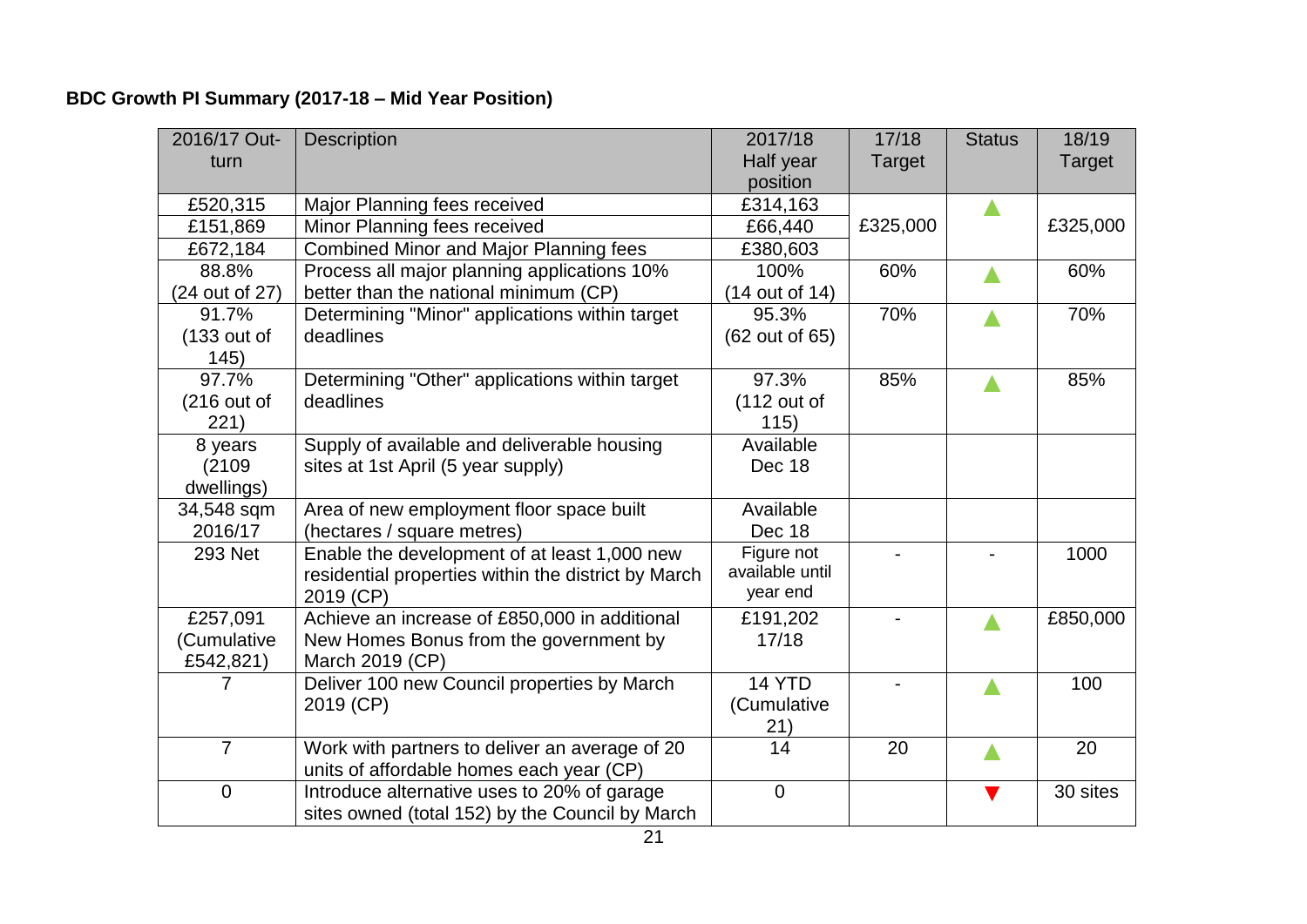| 2016/17 Out-<br>turn                                           | <b>Description</b>                                                                                                                                                            | 2017/18<br>Half year                   | 17/18<br><b>Target</b> | <b>Status</b> | 18/19<br><b>Target</b> |
|----------------------------------------------------------------|-------------------------------------------------------------------------------------------------------------------------------------------------------------------------------|----------------------------------------|------------------------|---------------|------------------------|
|                                                                |                                                                                                                                                                               | position                               |                        |               |                        |
|                                                                | 2019 (CP)                                                                                                                                                                     |                                        |                        |               |                        |
| £130,100                                                       | Average house price                                                                                                                                                           | £138,143                               | $\blacksquare$         |               | $\blacksquare$         |
| $\Omega$                                                       | Bring back into use 15 empty properties per<br>year (CP)                                                                                                                      | 6                                      | 15                     |               | 15                     |
| 99.4%                                                          | % of business rates collected in year                                                                                                                                         | 98.5%                                  | 98.5%                  |               | 98.5%                  |
| $+£2,673,257$<br>(E26, 270, 072)<br>(£2,793,434<br>Cumulative) | Optimise business growth as measured by<br>gross NNDR by £2.5 m by March 2019 (CP)<br>(Baseline £23,476,638 2014/15)                                                          | £25,221,014.<br>Mid year<br>forecast   |                        |               | £2.5m                  |
| 73%<br>(E404, 159.56.)                                         | Percentage of NNDR arrears collected                                                                                                                                          | 14% (against<br>a target of<br>$30\%)$ | 65%                    |               | 65%                    |
| £3,545,547<br>$(+6.5%)$                                        | Change in rateable value of commercial<br>property in the district                                                                                                            | £735,040<br>$(1.2\%)$ .                |                        | See<br>note   | $\blacksquare$         |
| £233,732<br>income<br>generated                                | Level of income generated through letting<br>property owned by the Council but not occupied<br>by the Council, not including Housing, The<br><b>Tangent and Pleasley Vale</b> | £124,136                               | £244,747               |               | £244,747               |
| £19,939                                                        | Financial performance for the Tangent in line or<br>exceeding budget forecast.                                                                                                | £12,990<br>profit                      | £19,984<br>profit      |               | £18,653<br>profit      |
| £158,143                                                       | Financial performance of Pleasley Vale Mills in<br>line or exceeding budget forecast.                                                                                         | £123,415<br>profit                     | £254,041<br>profit     |               | £249,951<br>profit     |
| 8                                                              | Number of Business Growth Fund grants<br>awarded                                                                                                                              | 9                                      | 10                     |               |                        |
| £64,144                                                        | Value of Business Growth Fund grants awarded                                                                                                                                  | £71,200                                | £100,000               |               |                        |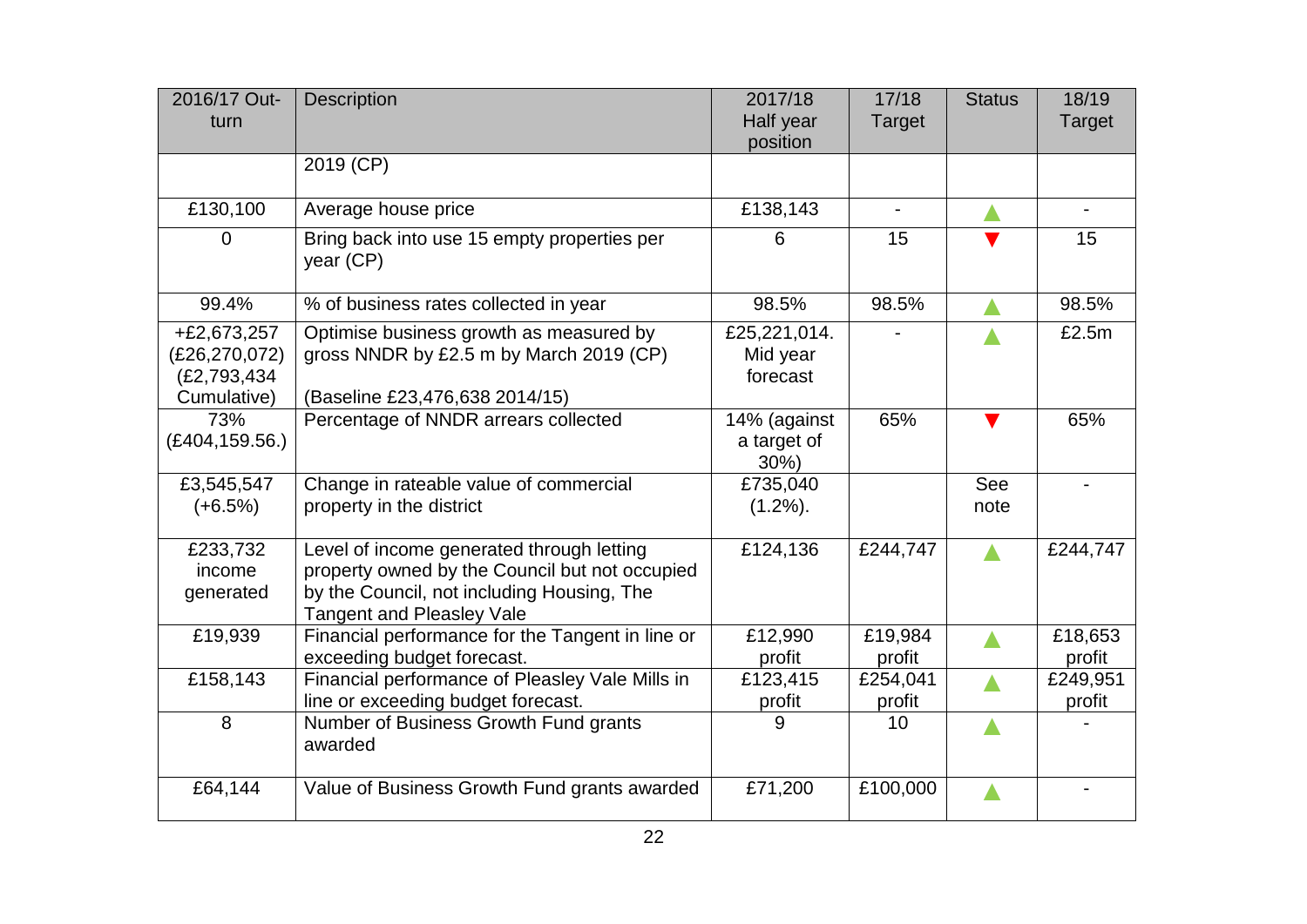| 2016/17 Out- | <b>Description</b>                            | 2017/18   | 17/18    | <b>Status</b> | 18/19    |
|--------------|-----------------------------------------------|-----------|----------|---------------|----------|
| turn.        |                                               | Half year | Target   |               | Target   |
|              |                                               | position  |          |               |          |
| 3            | Number of BNED LEADER grants awarded          |           | 24       |               | 18       |
|              | (scheme total)                                |           |          |               |          |
| €108,606     | Value of BNED LEADER grants awarded           | €146,333  | €680,407 |               | €659,217 |
| O            | Apprenticeships started                       | 8         | 10       |               | 10       |
|              |                                               | See Note  |          |               |          |
| 65           | 50 businesses supported through Key Account   | 88        |          |               | 50       |
|              | Management by March 2019 (CP)                 |           |          |               |          |
| 1.2%         | Percentage of district residents aged 18-24   | 1%        |          |               |          |
|              | claiming Job Seeker's Allowance               |           |          |               |          |
| 0.9%         | Percentage of Derbyshire residents aged 18-24 | 0.7%      |          |               |          |
|              | claiming Job Seeker's Allowance               |           |          |               |          |
| 1.0%         | Percentage of all district residents 16-64    | 0.9%      |          |               |          |
|              | claiming Job Seeker's Allowance               |           |          |               |          |

## **Notes:**

| <sup>1</sup> Change in rateable value of | The rateable value at 30/09/17 is £63,150,597. This cannot now be compared to the baseline figure  |
|------------------------------------------|----------------------------------------------------------------------------------------------------|
| commercial property in the district      | as at 31/03/15 due to the revaluation that took place from 01/04/17. The two are no longer         |
|                                          | comparable. If the new baseline at 01/04/17 of £62,415,557 is used the increase is 735,040 (1.2%). |
|                                          |                                                                                                    |

| Apprenticeships started | 4 apprentices that are funded through the trainee/apprenticeship programme started in May/June<br>2017<br>4 apprentices that are existing staff – started May/September 2017.<br>2 new apprentices 1 in Finance and 1 in Governance - awaiting start dates<br>(All full time except one at 28hrs per week) |
|-------------------------|------------------------------------------------------------------------------------------------------------------------------------------------------------------------------------------------------------------------------------------------------------------------------------------------------------|
|                         |                                                                                                                                                                                                                                                                                                            |

# **Exceptions (for those currently not on track to meet 2017/18 targets)**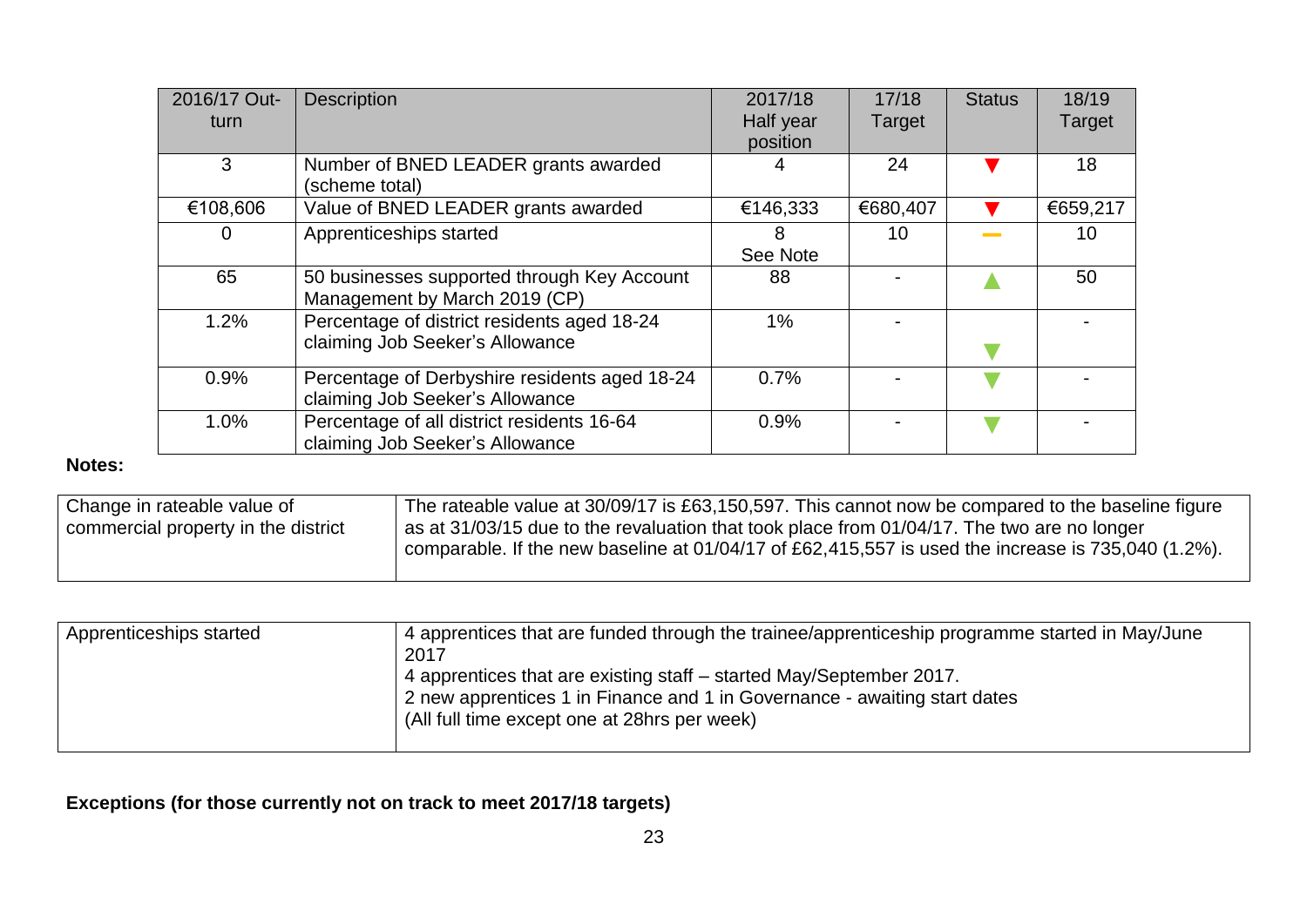| I Introduce alternative uses to 20% of | All sites surveyed during the year some brought forward for BDC development. Some sites |  |
|----------------------------------------|-----------------------------------------------------------------------------------------|--|
| garage sites owned (total 152) by the  | identified as future B@Home sites. Detailed report to members in Q3.                    |  |
| Council by March 2019 (CP)             | (Baseline data - 152 sites of which $20\% = 30$ sites)                                  |  |

| Bring back into use 15 empty<br>properties per year (CP) | Action Housing is a Registered Provider of Social Housing undertaking an empty property scheme on<br>behalf of BDC. This is a collaborative arrangement. Below is a summary of activities that they are<br>currently engaged with:                                                                                                                                                                                                                                                                                                                                                                                                                                                                                                                                                                |
|----------------------------------------------------------|---------------------------------------------------------------------------------------------------------------------------------------------------------------------------------------------------------------------------------------------------------------------------------------------------------------------------------------------------------------------------------------------------------------------------------------------------------------------------------------------------------------------------------------------------------------------------------------------------------------------------------------------------------------------------------------------------------------------------------------------------------------------------------------------------|
|                                                          | Have now tenanted all 6 properties at Carr Vale with applicants from the local housing register,<br>they are no longer classed as empty.<br>Have now started work on The Station Hotel in Creswell. This will be converted into 14 (One<br>bed) and 2 (Two bed) flats. Work is expected to be completed in April 2018.<br>Are in the process of purchasing The Miners Welfare in Creswell which has laid empty for<br>many years. The sale should be going through in October 2017, after this they will start work<br>which will see it converted into 11 (One bed) flats. These will be completed towards the end of<br>2018.<br>Are also in the process of negotiating with an owner of an empty property in Carr Vale with the<br>view that this would be converted into 2/3 (One bed) flats. |
|                                                          | Housing Strategy are progressing the enforcement route for empty properties. This requires a<br>number of factors to be in place e.g. property to be in a certain state of disrepair, charges on the<br>property, no engagement from the owner.                                                                                                                                                                                                                                                                                                                                                                                                                                                                                                                                                   |

| Percentage of NNDR arrears collected | Lower % reduction due to increase in arrears for last quarter. This is due to revaluations/ new         |
|--------------------------------------|---------------------------------------------------------------------------------------------------------|
|                                      | assessments by Valuation Office taking effect prior to 01/04/17. This has increased the charges         |
|                                      | payable and the arrears. This is outside the control of the Council. Arrears are monitored regularly to |
|                                      | ensure that recovery action is in place and payments being received.                                    |

Number of BNED LEADER grants | 10 of the 36 endorsed Expressions of Interest are from Bolsover District, and 3 of the 11 full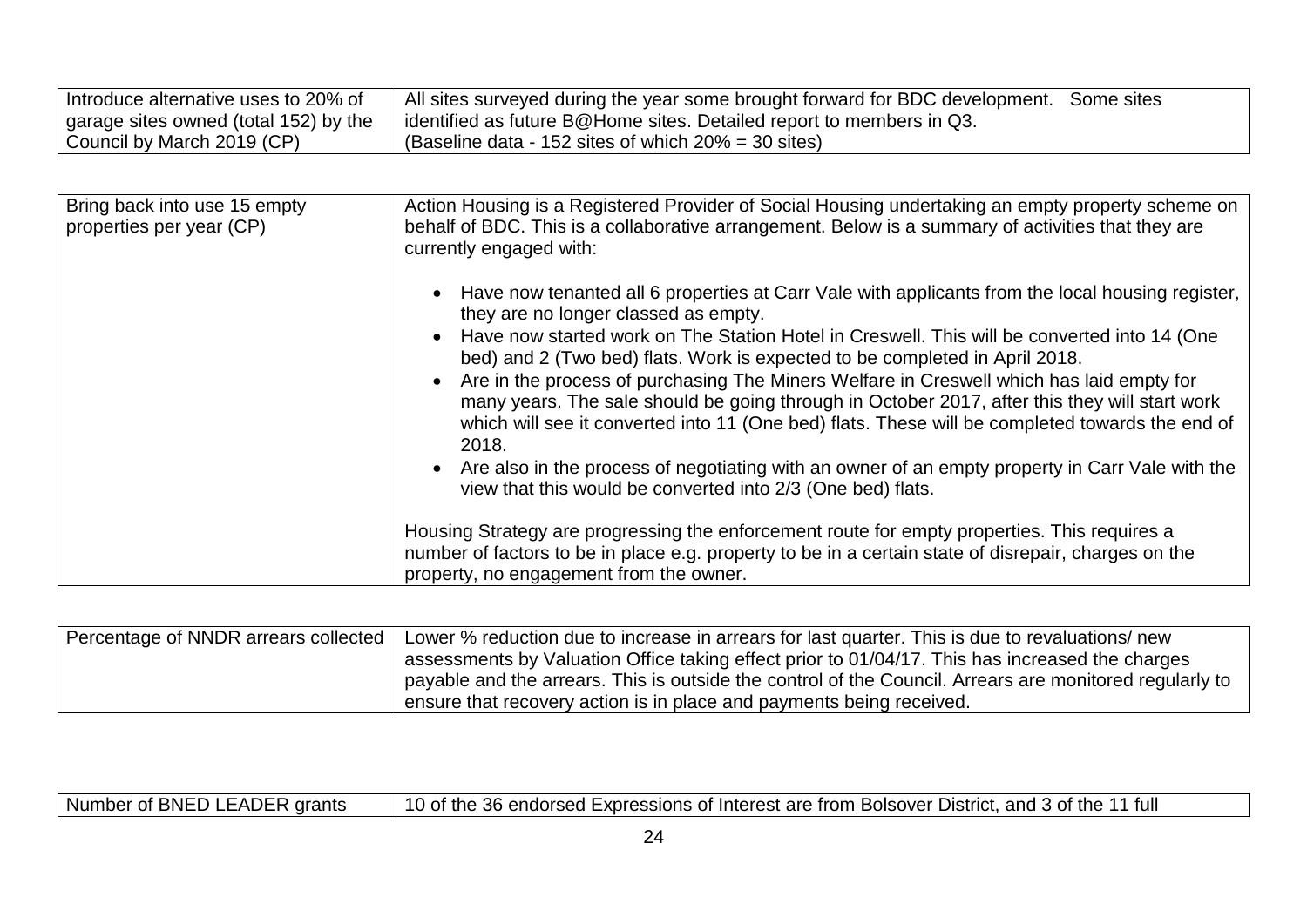| awarded (scheme total) and value of | applications currently in development. The LAG meeting held on 26th September 2017 approved a         |
|-------------------------------------|-------------------------------------------------------------------------------------------------------|
| grants awarded                      | grant of £37,726.56 to Carlton Woodmill (Creswell), which will create 3 jobs. Three other projects in |
|                                     | North East Derbyshire have been contracted to a total of £108,606, creating 5.5 jobs. Visits have     |
|                                     | been completed to eligible Industrial Estates and Business Parks across the area to share leaflets    |
|                                     | and have direct conversations and promotional businesses support events with D2N2 were held in        |
|                                     | Eckington and Doe Lea in late September. A recruitment process is currently underway to fill the      |
|                                     | vacant Programme Officer position.                                                                    |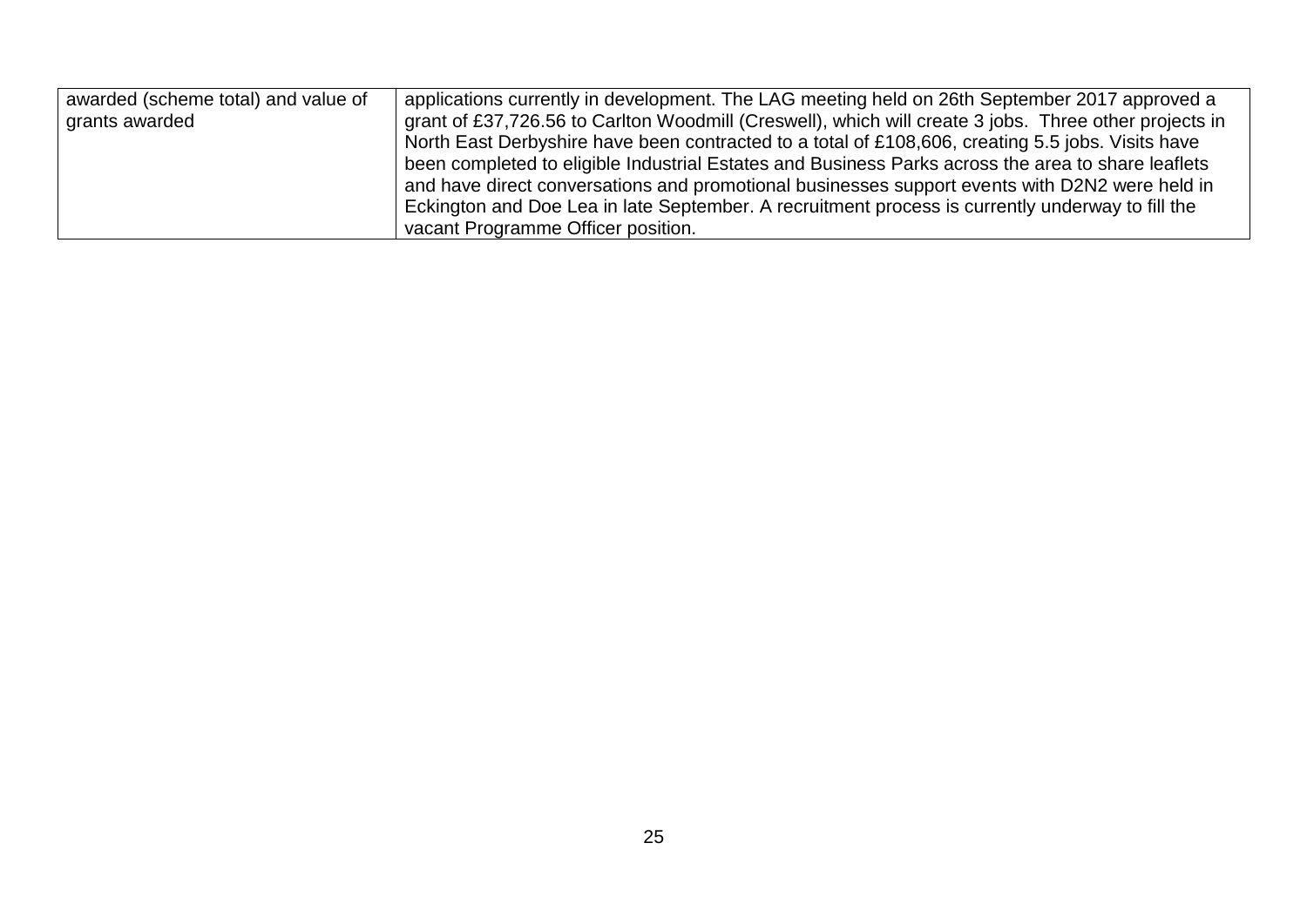#### **BDC Job Seeker's Allowance % Trend Chart**